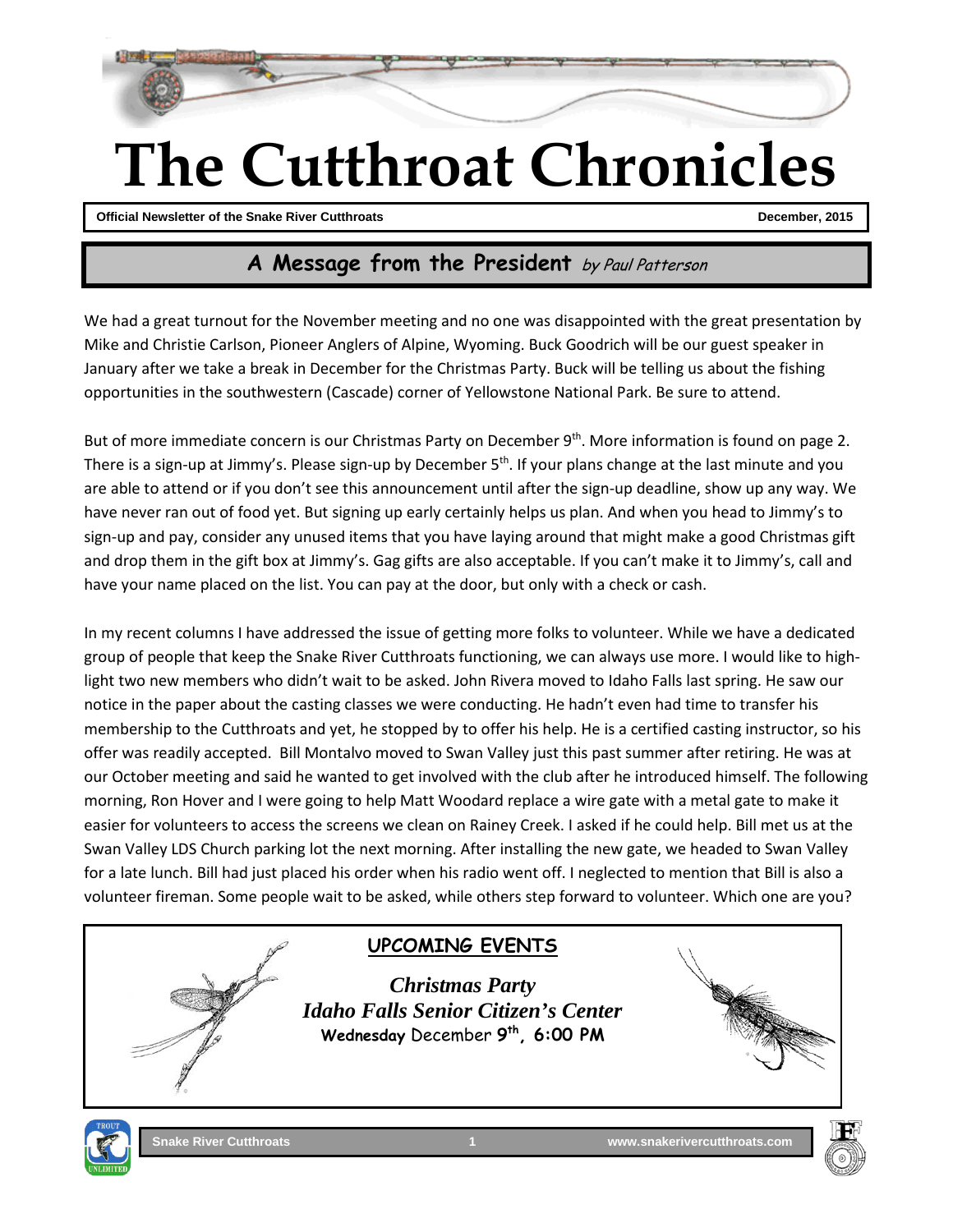

**Sign up at Jimmy's All Seasons Angler Before December 5th \$15.00 per person**

This is sure to be another fun event. Gifts and games will be part as well as great food. The club will provide another great catered meat and nonalcoholic beverages.

 According to your last name, please bring the following:

A through I - Will bring some kind of salad.

J through R - Will bring some kind of hot dish.

S through Z - will bring some kind of desert.

Alcohol is allowed at the center, but BYOB

If you want to donate or "re-gift" an item for the gift swap, drop **it at Jimmy's no**  later than Saturday, December 5<sup>th</sup>.

**Help Needed to Make the Christmas Party a Success**

Would like to volunteer? Here's where help is needed.

**Set-up**: Be at the Senior Citizen's Center at 5:40 PM to help arrange tables and seating.

**Gift Wrapping**: We have someone to purchase gifts, but we need a few volunteers to help wrap these gifts. Time & place TBD

**Clean-up**: We need volunteers to clean up the Center after we've finished and put things away. This will be done between 9 and 10 PM

**Contact Paul Patterson: 569-8031 pattersn@gold.uidaho.edu to volunteer for any of these.**

#### **Electronic Newsletters Available**

For those still receiving hard copies of the newsletter via standard mail, but would prefer to receive it via email, please send your email address to Carol Staples, our membership chair, at casbas@ida.net.

Fewer mailings mean more dollars for conservation projects. The fish will appreciate your cost saving efforts.





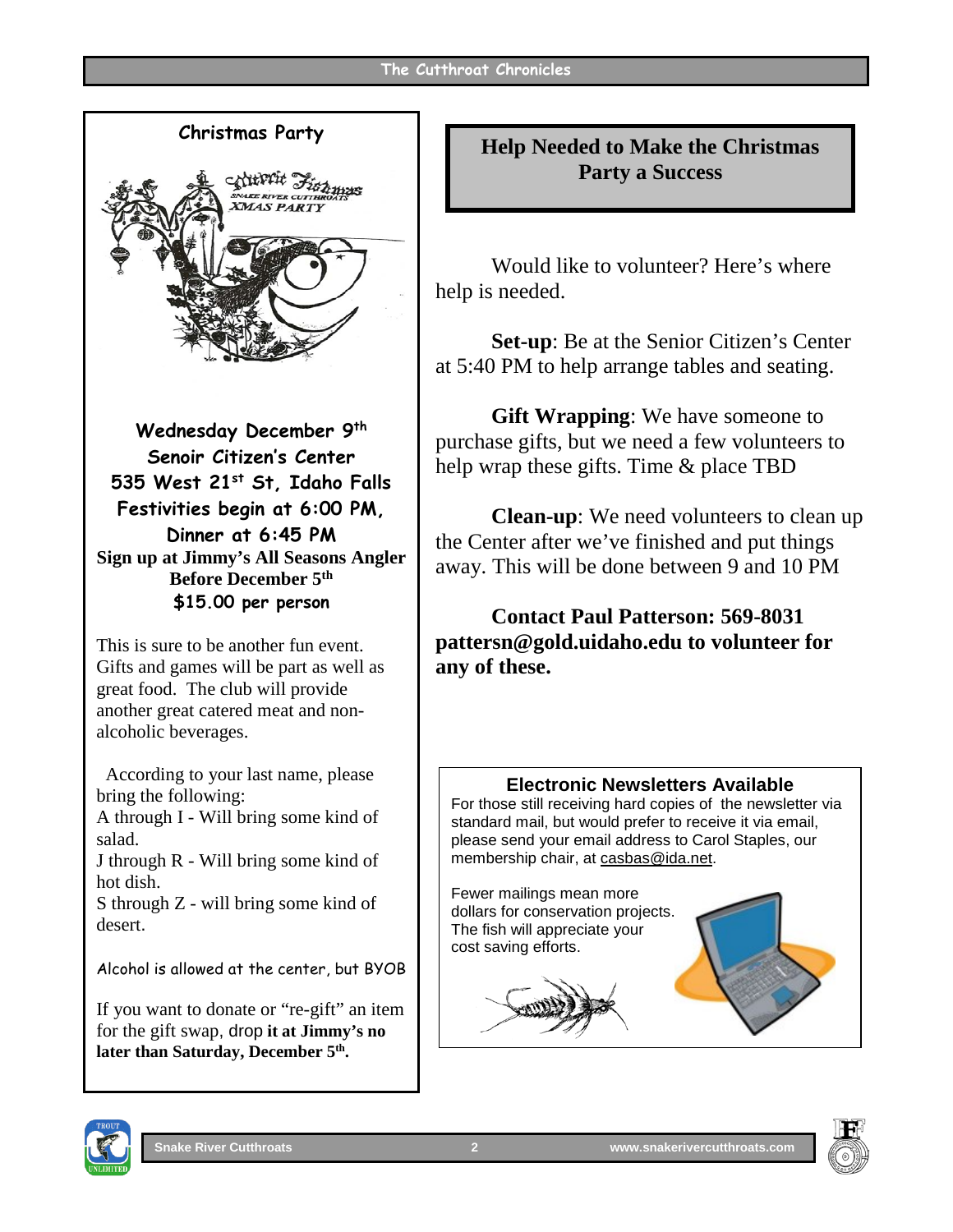## **Headgate Work on Dry Bed Starts Early Salvage by Greg Losinski, IGF&G**

The start of April normally marks the beginning of a unique angling experience in Eastern Idaho, but this year the special salvage opportunity is starting now. Maintenance headgate work is being done by the Great Feeder Canal Company. Maintenance work is routine enough that an annual salvage harvest is built into the fishing regulations. This work is occurring at a different time of the year, so the Idaho Fish & Game Commission issued a special salvage order. Aside from timing, all other restrictions associated with the annual salvage season are in effect.

IDFG Regulations for the Dry Bed include the exceptions that it is legal to take fish using hands, dip nets or snagging. Use of seine nets, chemicals, firearms, explosives, or electric current remains prohibited. The stretch of the Dry Bed covered by this salvage order runs from Highway 48 (Between Lewisville and Menan, near the Idahoan Fresh Pack Plant) upstream to the Great Feeder Canal irrigation diversion headgate. It's important to note that most access to the canal is across private ground, so it's recommended to get permission from the land owner.

It is important to note that all regular bag and possession limits remain in effect. The Dry Bed is managed as a canal rather than an actual branch of the South Fork of the Snake River, so the regional cutthroat trout restrictions do not come into play. The daily limit is six trout any size and 25 mountain whitefish. All fish caught must be killed immediately and cannot be transported alive. The salvage order will remain in effect through March 31, 2016.

#### **Wetlands Need to Dry Out By Aaron McKarley, Sand Creek Wildlife Area**

Recreationists on the Sand Creek Wildlife Management Area often ask why some of our wetland ponds have very low water levels or are completely dry. The answer is, in order to have a healthy wetland it needs to dry out every few years. Wetlands provide many ecosystem services including: water purification, flood control, ground water recharge, and wildlife habitat. But, if these wetlands are not managed correctly they will not function in a way that maximizes their benefit. One of the key ingredients to properly managing wetland systems is periodic drying. One benefit to drying out a wetland is the breakdown of organic matter on the wetland floor. If a wetland is wet year after year it will build up layer upon layer of organic matter that will eventually become a peat layer. Long term water exposure decreases the decomposition rate of organic matter to the point that the wetland becomes increasingly shallow, thereby reducing wildlife values for a diverse array of plant and animal species. Another benefit of drying out a wetland is the increase in decomposition rate, thus fertilizing the wetland floor. Also, opportunities increase for plant diversity and seed producing wetland plants to grow which are extremely beneficial to waterfowl and furbearers. For those who have the ability to regulate water in a wetland, the best advice is to mimic the normal wet and dry years. Mother Nature will do the majority of the work, leaving only water control structure checks. It takes several years for a wetland to dry enough for the process to begin, but the resulting productivity is worth it.



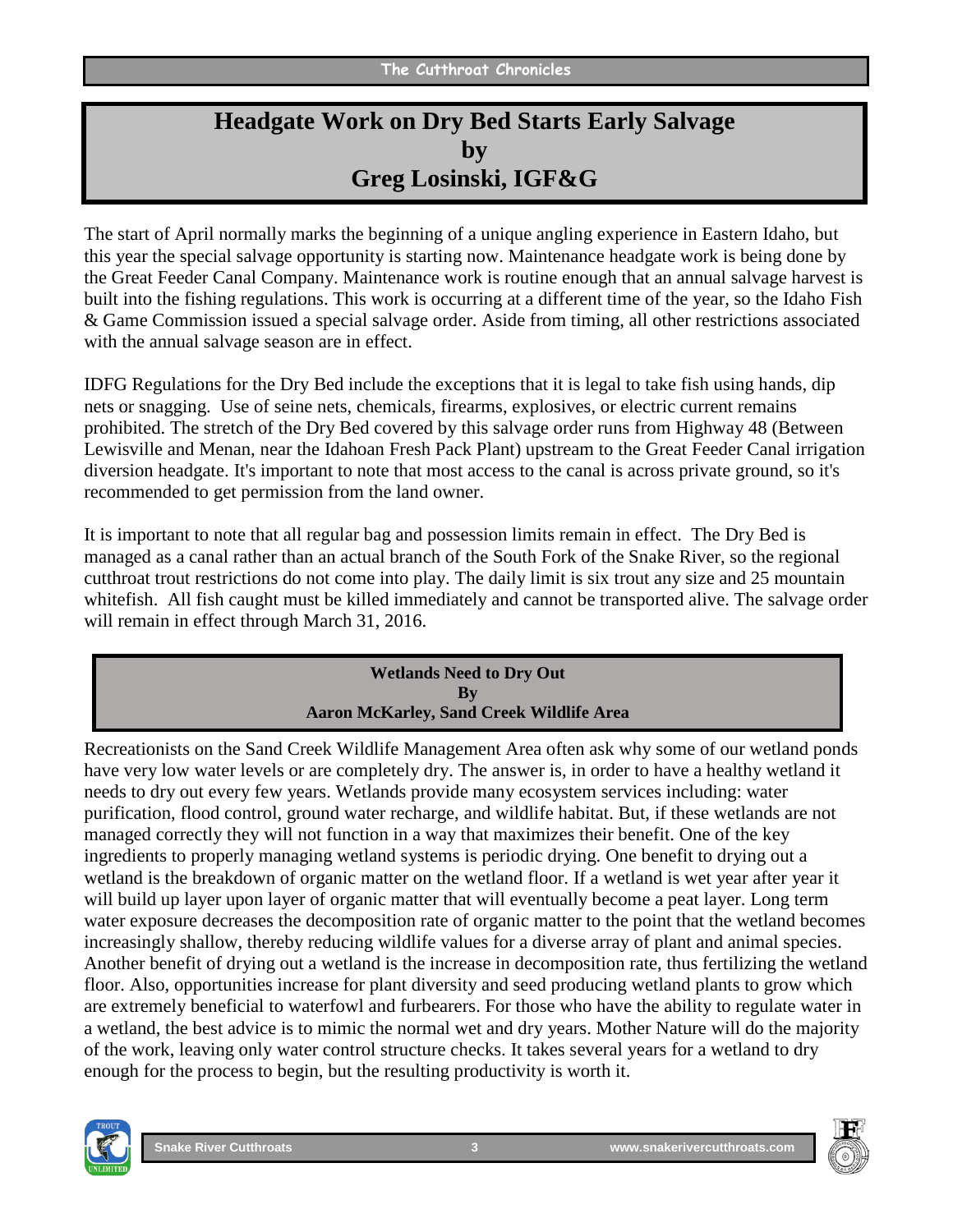#### **The Cutthroat Chronicles**

#### **The Humpy (or Goofus Bug if you're from Montana) By Bruce Staples**



Like clothing and haircut styles; most fly patterns are hot for a while (often more from hype than effectiveness) then fade in popularity. Nevertheless, a few hang on. A good example is Taylor "Beartracks" William's Renegade, originating in Idaho's Sun Valley area back in the 1930s. Perhaps the only old pattern outdoing its western popularity is the Humpy. Its origin is more obscure than that of the Renegade. Some say its roots are in Jack Horner's Horner Deer Hair. Canadians claim the Tom Thumb is its direct ancestor. Nevertheless the best discussion of its origin comes from a feature Pat Barnes wrote for American Angler, published in the Spring, 1990 edition. In his article Pat credits Montana guide Keith Kenyon with altering the Horner Deer Hair for use on the Firehole River in 1944. Although in "Ribbons of Blue*",* he suggests the date at 1948, the earlier one is more likely correct. Pat and Sig were soon bombarded with requests for that "goofy deer hair fly." So it became referred to as the "goofus bug" in the West Yellowstone region. By 1951 even Dan Bailey had adopted it and offered a blond deer hair version labeled " The Poor Man's Wulff." But it was in Jackson Hole where "Humpy, the wonder fly" gained the most fame and variation. In "A Trout's Best Friend" Bud Lilly remembers Leonard "Boots" Allen offering various colored Humpys in nail kegs during the 1950s. Customers bought them by the handful. Ramona Bressler created the Black Humpy in the 1960s, and tied it by the thousands. In the late 1960s Jack Dennis applied elk hair to make more durable standard and blond versions. Charlie Ridenour created the Royal Humpy, and Jack soon offered the Parachute Humpy. Jack describes all these in his classic "Western Fly Tying Manual," volume 1 (1972). Not to be outdone, Joe Allen, Boot's son, created the Double Humpy. Wags create multiple Humpys on long-shanked hooks.

My experience with the Humpy makes certain variations amongst my "go to" patterns. I use a small Blond Humpy to simulate a PMD. I find this version, when tied properly using blond elk rump, to be highly visible and more durable than other available PMD patterns. Same goes for a very small standard humpy using olive thread for a BWO. I also tie a green drake version and a brown drake version in appropriate sizes. A standard humpy is a great deerfly or horsefly imitation. When a humpy gets beat up (from fish) it makes a superb emerger with something hanging down here and stuff trailing there.

I've also noticed that any fly shop worth its salt stocks at least some humpy variations. Gee, maybe the Humpy is not so out of style after all!



.

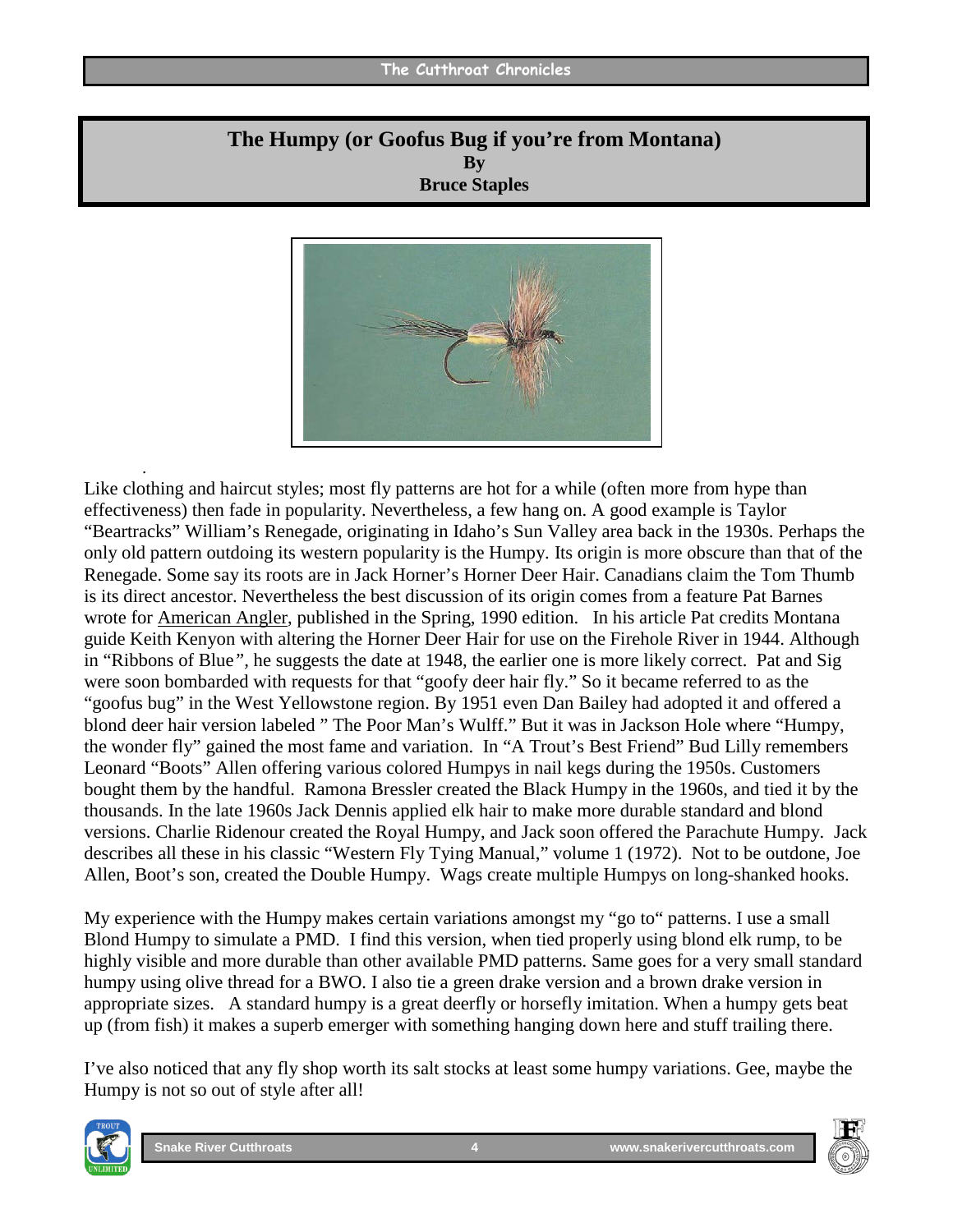# **Snake River Cutthroats 2016 Class Schedule by Jeff Armstrong**

**Beginning Fly Tying Class** - **Beginning fly tying classes will start on Tuesday, January 12th, 2016 and will run for 6 weeks. Classes are 2 hours each starting at 7:00 PM. All basic fly tying techniques are taught with emphasis on fly patterns that work well locally. All required materials and hooks are supplied for the basic cost of \$30. Instructors are some of the best in the country, with an average of 20 years teaching fly tying. This is a great way to get started in a hobby for a lifetime. The students need to bring the following: fly tying vise, scissors, a bobbin, hackle pliers, and other useful tools. If you have doubt on what to buy, come to the first class and there will be extra equipment to use. For further information and to sign up for this class contact Jeff Armstrong 522-7005; email [elkhorn83354@yahoo.com](mailto:elkhorn83354@yahoo.com)**

**Fly Rod Building Class** - **Rod Building Class will be held on Saturday February 6, 2016, from 10 AM to 5:30 PM. An introductory class will be held on Thursday January 21, 2016 from 6:30 PM to 7:30 PM. The introductory class will allow instructors to help students decide which rod blank and components they will need for the class and where to buy the rod blank and components. The class is designed for building a quality rod for fresh or salt water. The novice can easily build a rod with patience and this class. The cost is \$30.00. This is your chance to get a fantastic rod at half the cost. Build a rod you will love to fish with. For further information and to sign up for this class contact Wade Allen at 390-3130; email wnallen@cableone.net**

**Free Fly Casting Class** - **On Tuesday, May 17th and Thursday, May 19th 2016 starting at 6:30 PM there will be two free casting classes taught by FFF casting instructors. Classes will last for approximately 2 hours and are located at Tautphaus Park by the fountain (southeast corner of the park off Boulevard). This is open to everyone. There is no registration required. Just show up. The class is designed for beginners and intermediate casting levels. This is a great chance to start casting or improve you casting ability, and it is free. For further information contact Jeff Armstrong: Phone 522-7005; email elkhorn83354@yahoo.com. Some equipment can be provided for the students to use during the class. Please bring any equipment that you may have. Attend one or both classes.** 



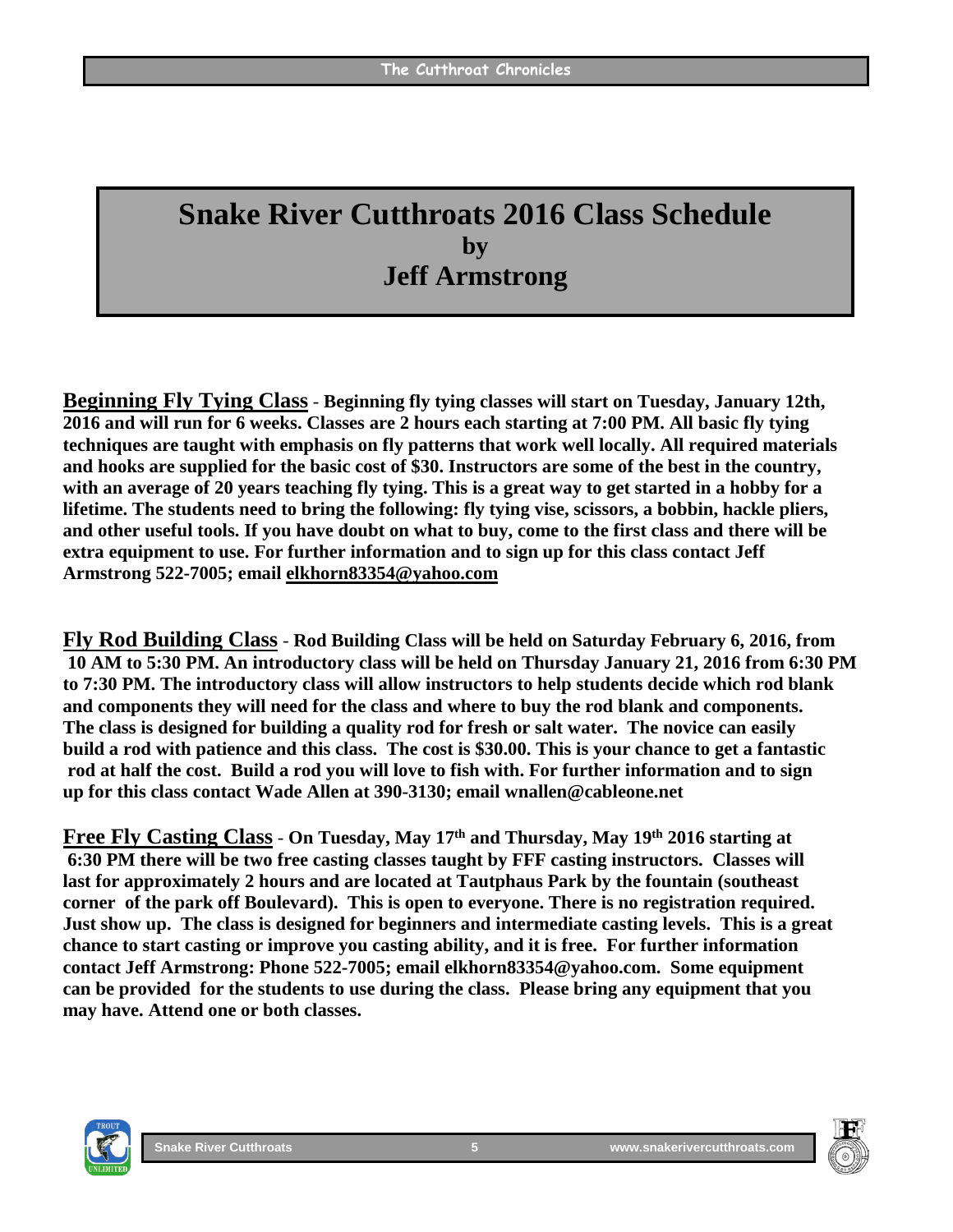#### **Petrale Sole with Lemon Shallot Brussels Sprouts**

## **Don't like fish recipes? You will change your mind after trying this or any other Petrale Sole recipe.**

#### Ingredients

- 1/4 cup all-purpose flour
- 2 teaspoons finely grated lemon peel
- 1 teaspoon coarse kosher salt
- 1/2 teaspoon ground white pepper plus additional for seasoning
- 3 tablespoons olive oil, divided
- 12 ounces petrale sole fillets
- 3/4 cup thinly sliced shallots
- 6 ounces brussels sprouts, trimmed and thinly sliced lengthwise
- 1 cup vegetable broth
- 1 tablespoon unsalted butter
- 1 teaspoon chopped fresh Italian parsley

#### Recipe Steps

•

- Combine flour, lemon peel, coarse salt, and 1/2 teaspoon white pepper in shallow bowl.
- Heat 1 tablespoon olive oil in each of 2 large skillets over medium heat. Coat fish in flour mixture and shake off excess. Add fish to skillets and cook until opaque and golden brown, 1 to 2 minutes per side. Remove from heat and season to taste with salt. Cover loosely with foil and set aside.
- Wipe out 1 skillet. Add remaining 1 tablespoon olive oil and heat over medium heat. Add shallots and sauté until almost translucent, about 2 minutes. Add brussels sprouts and broth. Increase heat to medium-high and cook, stirring occasionally, until brussels sprouts are tender and liquid is almost completely absorbed, about 8 minutes. Remove from heat. Stir in butter. Season to taste with salt and white pepper.
- Spoon brussels sprouts onto plates. Top with fish, sprinkle with chopped parsley, and serve.

#### SERVINGS: 2



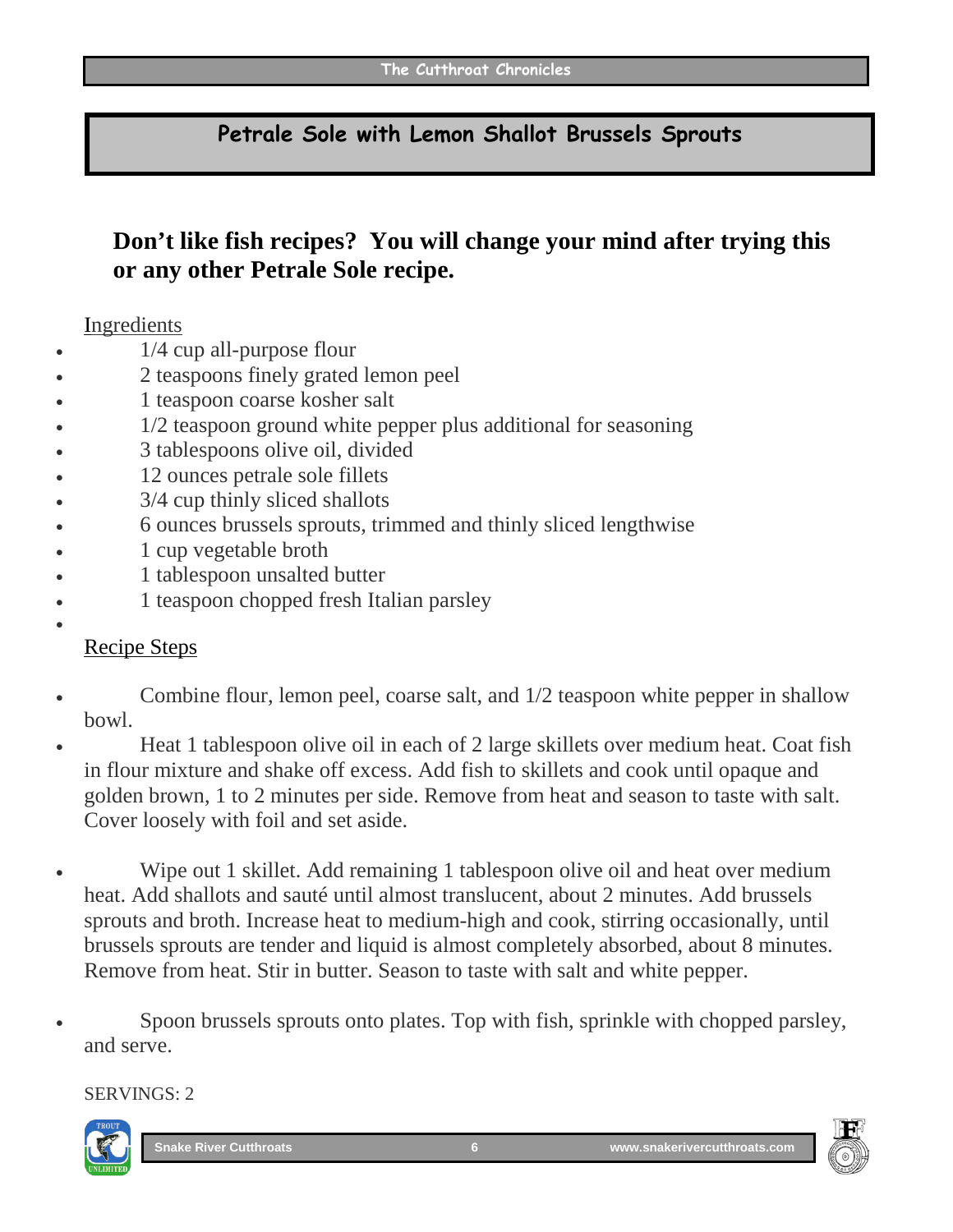# **2015-2016 Calendar**

| Wednesday, December 9th                                            | Xmas Party, Senior Citizen's Center, 6 PM                         |
|--------------------------------------------------------------------|-------------------------------------------------------------------|
| Tuesday, January 5 <sup>th</sup>                                   | SRC Board Meeting, 6:30 PM                                        |
| Tuesday, January 12 <sup>th</sup>                                  | Beginning Fly Tying Class, 7:00 PM, IFHS                          |
| Wednesday, January 13 <sup>th</sup>                                | General Membership Meeting, 6:30 PM<br><b>Guest Buck Goodrich</b> |
| Thursday, January $21st$                                           | Introductory Rod Building Class, 6:30-7:30 PM<br><b>IFHS</b>      |
| Tuesday, February 2 <sup>nd</sup>                                  | SRC Board Meeting, 6:30 PM                                        |
| Saturday, February 6 <sup>th</sup>                                 | Rod Building Workshop, Location TBA, 10:30 AM-<br>5:30 PM         |
| Wednesday, February 10 <sup>th</sup>                               | General Membership Meeting, Shilo Inn, Guest TBA                  |
| Tuesday, March 1 <sup>st</sup>                                     | SRC Board Meeting, 6:30 PM                                        |
| Note: all membership and board meetings are held at the Shilo Inn. |                                                                   |

# **Fly of the Month**

#### **Stan's Willow Fly**

Stan Yamamura created this pattern in the early 1960s to simulate small stonefly adults. It was quickly tied from readily available materials thus suiting his commercial fly tying operation. It also became popular in eastern Idaho, western Wyoming, and southwestern Montana as an adult caddisfly pattern. During the 1970s Al Troth's Elk Hair Caddis passed it in popularity. It is no longer commercially available, but some east Idaho fly-fishers tie it for personal use.

Hook: Dai-Riki 300, or equivalent, size 10-16

Thread: Color matching natural, 6/0<br>Body: Tying thread

Body: Tying thread<br>Wing: Straw colore

Straw colored elk rump hair

Hackle: One each brown and grizzly saddle